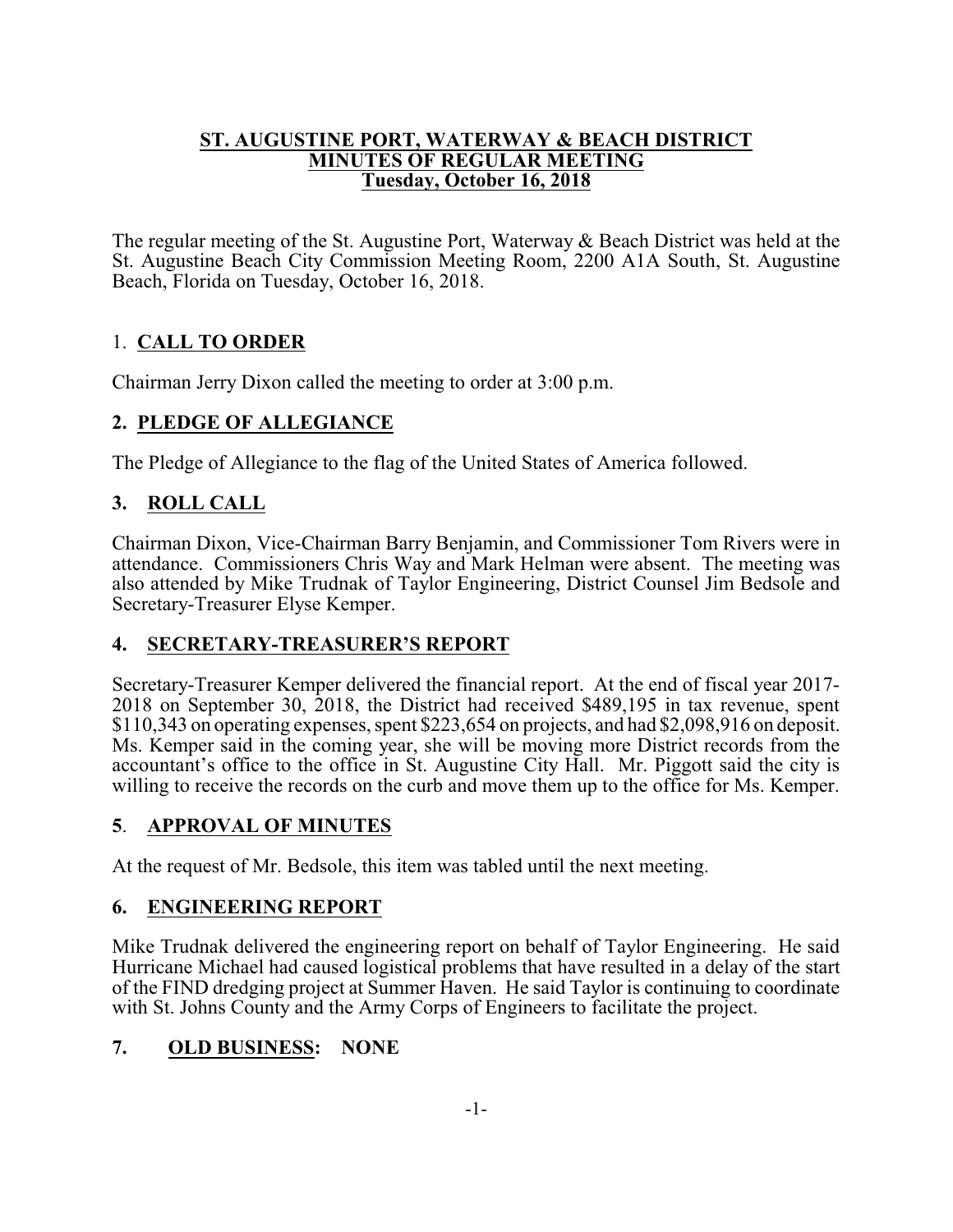### **8. NEW BUSINESS**

#### **A. North Beaches Federal Project - Jason Harrah - USACE**

Jason Harrah, project manager for the U.S. Army Corps of Engineers, explained a recently funded plan to renourish beaches north of St. Augustine Inlet. He said Congress allocated 37 million dollars to repair damage done by Hurricanes Matthew and Irma to three miles of beach from marker R102 to R117. He said the local portion of the cost may be paid from local matching funds over a term of 30 years. It is his understanding the county may initiate a bed tax on short-term rentals to pay for the work. He said the Corps is moving ahead with planning but will not begin the work without the sponsorship of the county. The Corps will shift funds to the Florida panhandle if the Board of Commissioners of St. Johns County fails to take advantage of the opportunity to use these federal funds for renourishment of the north beaches.

Mr. Harrah said the other project planned for the county is the Porpoise Point jetty/groin tightening. The Corps has the information necessary to plan the project but must await funding from Congress. He said the project may result in a rebuilt groin or perhaps the addition of more rocks, with the end result that sand will be able to flow through the groin in an amount sufficient to protect and preserve the homes and streets of Porpoise Point. According to Mr. Harrah, the City of St. Augustine has requested, and the Corps has been authorized, to perform a sea level study of the back bay area. However, the Corps will await federal funding for the study.

In response to questions by Chairman Dixon, Mr. Harrah said flooding of the inner bay is usually caused by storm surge exacerbated by tides and run-off from rainfall.

Florida Inland Navigation District representative for St. Johns County Carl Blow said St. Johns County should not fail to take advantage of this offer by the Corps of Engineers to renourish the north beaches, first, because it may affect how willing the Corps is to offer assistance to our county in the future and, second, because the loan of funds over time will be paid for by a bed tax on visitors and will not come from the pockets of local residents. The Corps plans to remove sand from the inner harbor to renourish the north beaches and this will be a benefit to local marine interests, including recreational boaters. Mr. Blow encouraged the board to pass a resolution in support of the bed tax because passing the tax will require the approval four of the five county commissioners.

Mr. Blow then distributed information to the board about recent FIND grants awarded in the county. The City of St. Augustine received a grant of \$28,000 which was matched by \$7,000 from the District to fund the removal of five derelict vessels from local waters. The city and the District will receive \$150,000 in the next year for dredging Salt Run. This project was scored #2 out of 56 grants funded. The St. Johns County Sheriff's Office will receive a grant of \$53,000 towards the cost of a new rapid response vessel. FIND will be spending an additional \$7.5 million to dredge the Intracoastal Waterway near Matanzas Inlet and inside St. Augustine Inlet, to remove a total of 80,000 cubic yards of sand to nearby beaches. Mr. Blow stressed the need to officially request the Corps to place the sand in the desired locations at Summer Haven beach.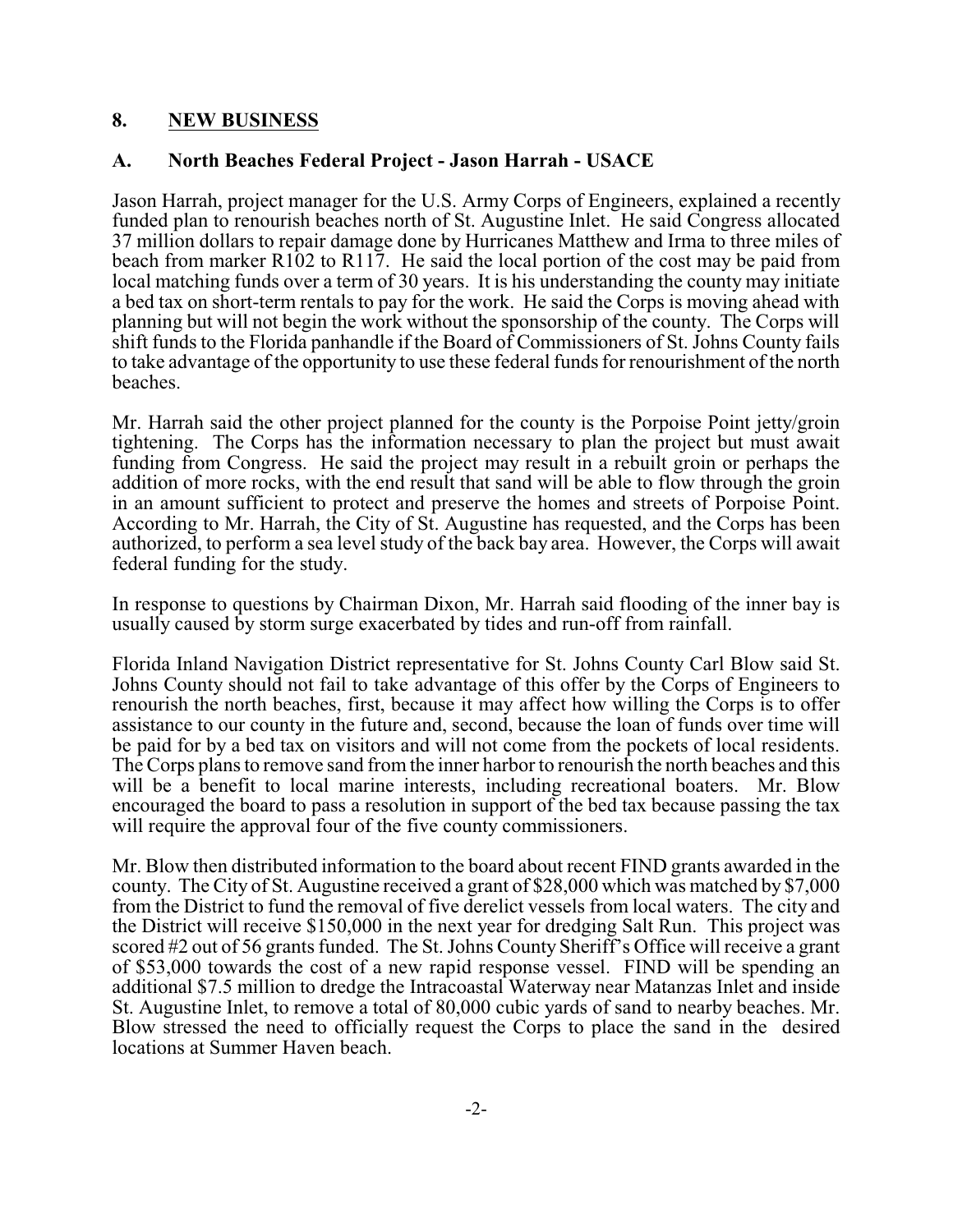Chairman Dixon reminded Mr. Blow that the District, at the request of the county, used sand from the Summer Haven River restoration project to repair the breach opened by Hurricane Matthew, and that the sand was never replaced by additions to the restoration project. Mr. Blow asked the county engineer to address that issue. Jay Brawley, County Engineer, then addressed the board saying the Corps plans to place sand all along the beach at Summer Haven, including the north end where the restoration project is located. He added that the area of the Matthew breach is still critically low and subject to frequent overwash, so placing sand there is important, as well.

Linda Ginn, Friends of the Summer Haven River, said their concern is placing sand on the east side of the dune built by the restoration project and that obtaining a permit to place sand between R200 and R204 on the north end of the beach is most important. Ellis Zahra, same organization, added that FEMA could potentially fund reconstruction of the dune on the south end, R204 and R208, where the Hurricane Matthew breach occurred.

Mr. Brawley said FEMA will fund reconstruction of the dune, not the road, so the county is seeking FEMA assistance to repair the south dune and tie it into the dune the FDOT created at Highway A1A and Marineland.

At this point, Commissioner Rivers asked to have a letter drafted from the District to the county commission in support of the proposed bed tax to fund renourishment of the north beaches. All commissioners present agreed with this request and District Counsel agreed to draft the letter for signature by the chairman.

### **9. GOVERNMENT REPRESENTATIVE COMMENTS**

Jim Piggott, City of St. Augustine, requested a grant of \$60,000 toward a new police boat. He said the City would contribute as well and ask FIND for the rest. Vice-Chairman Benjamin said the city has received quite a bit from the District in the past two years and that he was not supportive of this request. Commissioner Rivers said he would like the City to give commissioners advance notice of these kinds of requests. Chairman Dixon said the city has a marine police force and is an extension of the District's authority to manage and regulate local waters, so he supports the request.

Ms. Kemper said the city just received \$200,000 from the District for the connectivity project and will be paid another \$100,000 for dredging. All this comes from District's tax revenues of about \$500,000 next year.

Commissioner Rivers said he wanted to see a full presentation on the issue at the next meeting. All commissioners agreed and directed Mr. Piggott to return next month with a presentation.

Teddy Meyer, St. Johns County Parks and Recreation Facilities Manager, appeared and explained the county is planning to upgrade existing boat ramps before building any new